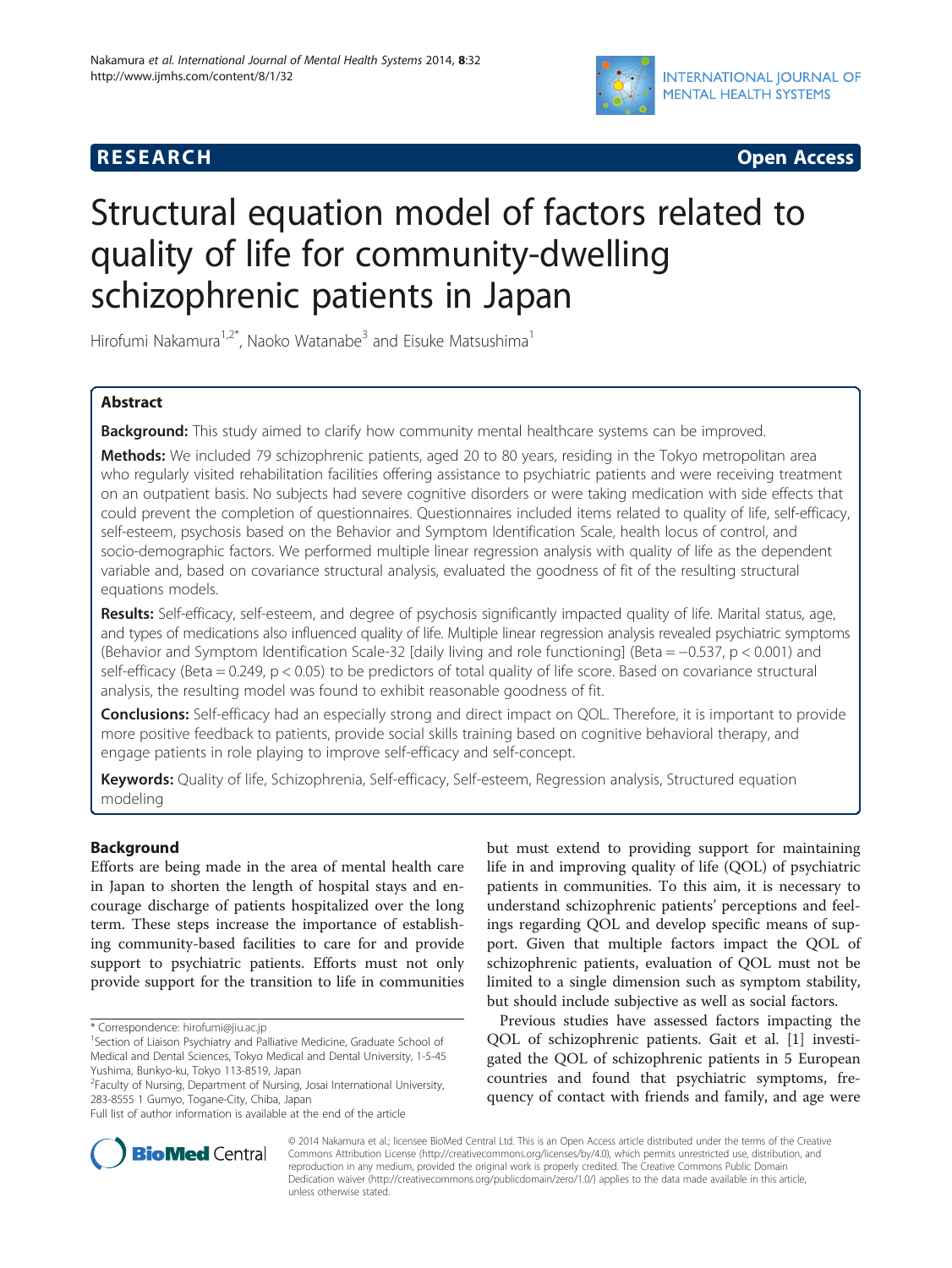significantly related to subjective QOL. Level of satisfaction with support services and sex were also found to significantly influence subjective QOL in some countries. Focusing on depressive and negative symptoms, Fitzgerald et al. [\[2\]](#page-10-0) compared patient-rated QOL assessed by schizophrenic patients themselves and QOL evaluated by care providers. They found that subjective QOL was associated with depressive symptoms while observer-rated QOL was associated with both depressive and negative symptoms. Rinsner [\[3](#page-10-0)] investigated subjective QOL of schizophrenic patients at admission and 16 months after discharge and found that satisfaction with leisure activities and support services was related to improved QOL, and that the impact of these factors was greater than that of psychiatric symptoms. Huppert et al. [\[4](#page-10-0)] studied 63 schizophrenic patients being treated on an outpatient basis and found that depression was significantly associated with subjective QOL, and that no schizophrenic symptoms were associated with subjective QOL.

In Japan, Isoishi et al. [\[5](#page-10-0)] studied the QOL of schizophrenic patients receiving day care services and reported that, while psychological factors and negative symptoms, low self-esteem, and the existence of a place to stay substantially impacted subjective QOL, it was not affected by impairments in daily life. Suzuki et al. [[6\]](#page-10-0) proposed "perceived difficulty" as an indicator of subjective QOL and developed a questionnaire with 5 levels of questions in 6 categories. They found that degree of perceived difficulty was significantly correlated with observer-rated QOL as well as severity of depression and anxiety. They also reported that among the factors examined, changes in negative symptoms were correlated with changes in perceived difficulty. Meanwhile, they found that the correlation coefficient between the empowerment scale score and severity of psychiatric symptoms was small and concluded that the empowerment score was, for the most part, independent from psychiatric symptoms. No Japanese researcher has hypothesized a predictor of subjective QOL other than psychiatric symptoms and socio-demographic background. Identifying factors that contribute to QOL of communitydwelling schizophrenic patients and understanding the structural relationships of these factors is necessary to improve the quality of community-based mental health services.

This study aimed to multi-dimensionally and structurally analyze factors related to QOL of community-dwelling schizophrenic patients and gain insight into how communitybased mental health care can be improved.

# Methods

# Participants

Subjects included 79 schizophrenic patients living in the Tokyo metropolitan area who were not currently hospitalized and who regularly visited rehabilitation facilities

offering assistance to psychiatric patients (community living support centers, group homes for psychiatric patients, and facilities providing support for vocational transition and continuation of employment, etc.). Patients were between 20 and 80 years of age, had been diagnosed with schizophrenia, were receiving treatment on an outpatient basis, were determined to have the mental and physical capacity to participate in the study, did not suffer from severe cognitive disorders, and were not taking medication with severe enough side effects to prevent the filling out of questionnaires. The investigation was conducted between April 2010 and October 2011.

# Procedure

Study subjects were recruited by directors and persons in charge of various rehabilitation facilities. These individuals identified patients meeting requirements for inclusion in the study and believed to be appropriate subjects. After receiving a verbal explanation of the purpose of the study, patients agreeing to participate were introduced to the researchers. The objective of the study was then explained by researchers in detail using written materials, and patients then signed a written agreement to participate in the study.

# Measurements

# Quality of Life

To assess QOL, we used a life satisfaction measure for psychiatric patients that consisted of 31 items in 6 categories, including 1 item related to life in general, 5 items related to health and physical function, 7 items related to living environment, 6 items related to social living skills, 4 items related to interactions with others, and 8 items related to psychological function. Responses were scored on a 7-point Likert scale ranging from "extremely dissatisfied" (−3), "dissatisfied" (−2), "somewhat dissatisfied" (−1), "neither dissatisfied nor satisfied" (0), "basically satisfied"  $(+1)$ , "satisfied"  $(+2)$ , and "extremely satisfied" (+3). This is a reliable and validated measure to assess the QOL of psychiatric patients [\[7](#page-10-0)]. Reliability of the measure was assessed by calculating Cronbach's alpha to check for internal consistency. Crobach's alpha coefficient for the subscales was 0.73–0.82. Validity of the measure has previously been demonstrated based on significant correlation with Chicago University's Life Satisfaction Index with the Global Assessment of Functioning.

# Self-perception

We used Rosenberg's Self Esteem Scale [[8\]](#page-10-0) to assess patients' self-esteem. Self-esteem encompasses various elements, including self-respect and proprioception, and refers to individuals' feelings about themselves as well as their senses and feelings about their worth and ability. Rosenberg posits that self-esteem does not refer to the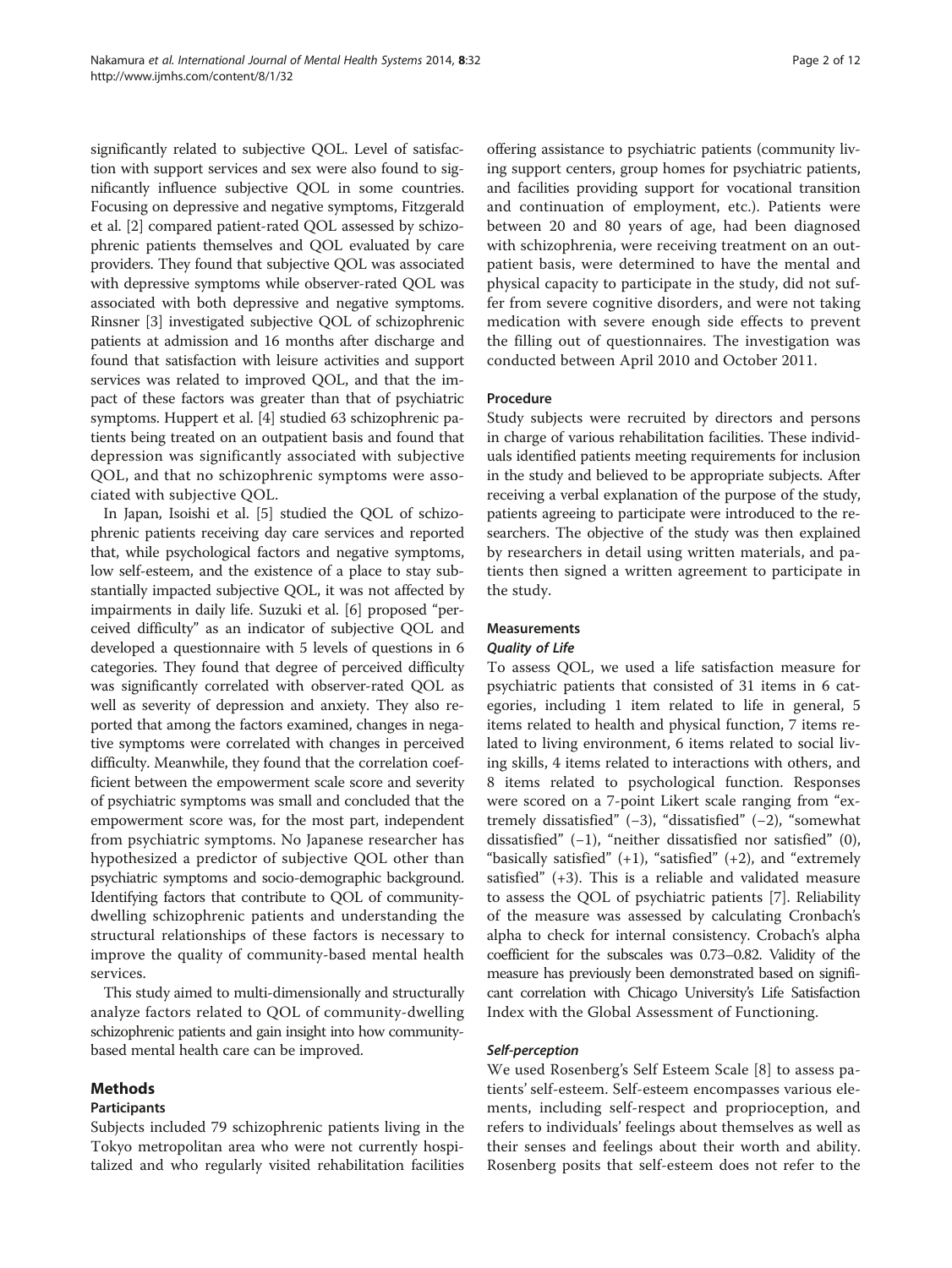sense of superiority or inferiority that comes from comparing oneself to others but, rather, the degree of selfrespect and self-evaluation of one's worth. The term "self-esteem" has two meanings, depending on context, either of having an "extremely high sense of self-worth" or a sense that "this is okay". It is this latter sense that indicates degree of self-esteem. The scale does not include subscales and consists of 10 items scored on a 5 point Likert scale with responses ranging from "agree" to "disagree". A higher score represents a higher sense of self-esteem. Reliability and validity of this measure have previously been established. Crobach's alpha coefficient was 0.72.

We used the General Self Efficacy Scale (GESE) scale developed by Sakano et al. [[9](#page-10-0)] to assess patients' selfefficacy. Self-efficacy refers to the confidence that individuals have in themselves that they can carry out actions necessary to achieve a certain result [[10](#page-10-0)]. In addition, selfefficacy can be used to rationally explain, evaluate, and regulate processes involving a wide range of changes in behavior. The measure consists of 16 items scored on a 2-point Likert scale, including 7 items related to "aggressiveness of action," 5 items related to "anxiety regarding failure," and 3 subscales of 4 items related to "social status in terms of individual skills and ability". Reliability and validity of the scale was established by Sakano et al. [\[9](#page-10-0)]. In this scale, lower scores indicate greater anxiety; however, the "anxiety regarding failure" subscale in the GESE is reverse-scored, meaning that higher scores indicate lower anxiety. Crobach's alpha coefficient for the subscales in this study was 0.68–0.77.

# Health locus of control

We used the Japanese version of the Health Locus of Control Scale [[11](#page-10-0)] to evaluate health locus of control. Rotter [\[12](#page-10-0)] focused on individuals' behavior based on their beliefs regarding causal relationships as well as their beliefs regarding their ability to control the intensity of such relationships. Wallston et al. [[13\]](#page-10-0) applied this theory to develop a scale to measure beliefs regarding the causes of illness and health. They also explained that, in the context of medical care, understanding what kind of beliefs a patient has regarding health is important for implementing an individualized approach to medical treatment. Horie [[11](#page-10-0)] developed a Japanese version of this scale with modified questions easily comprehensible in Japanese. The scale consists of 25 items scored on a 6-point Likert scale constituting 5 subscales related to self (internal), family, profession, chance, and the supernatural. This scale indicated a greater tendency to attribute health to internal factors. A higher score represents a positive way of thinking regarding the subscales. Reliability and validity of the scale have previously been established. Crobach's alpha coefficient for the subscales was 0.56–0.77.

#### Behavior and symptoms

We used the Behavior and Symptom Identification Scale (BASIS-32) [\[14](#page-10-0)] to evaluate psychiatric symptoms. The BASIS-32 was devised to evaluate the outcomes of psychiatric treatment as perceived by patients. Briefly, it is designed to comprehensively measure major psychoses and degree of difficulty in various functional domains based on self-reports by patients. The scale, developed by Eisen, consists of 32 items scored on a 5-point Likert scale, with scores ranging from 0 to 4.

Unique features of BASIS-32 include the following: (1) it is based on patients' perceptions, (2) it comprises 5 subscales of multidimensional psychiatric symptoms, (3) it is a comprehensive enough for use with various psychiatric diseases, (4) it was developed as an index of medical outcomes, and (5) it is simple and easy to complete.

Reliability and validity of the scale have previously been established. Crobach's alpha coefficient for the subscales was 0.89–0.93.

BASIS-32 is a multidimensional measure of behavior and symptoms designed to evaluate the psychiatric symptoms of patients in 5 domains: (1) relation to self and others, (2) daily living skills, (3) depression and anxiety, (4) impulsive and addictive behavior, and (5) psychosis. The score for each subscale represents the mean score of items from which the subscale is constructed. For any given domain, higher scores indicate more severe symptoms and perceived problems/difficulties.

#### Patients' medical histories and demographic factors

The community-dwelling schizophrenic patients were also asked questions about their medical histories, including the name of their illness, age at onset, number of hospitalizations, current status of symptoms, medications taken, side effects of medications taken, tobacco use, and alcohol use. In addition, patients were asked questions related to demographic factors including age, sex, living situation, marital status, educational level, and type of residence.

#### Statistical analyses

We performed appropriate statistical analyses to crosssectionally examine the QOL, characteristics of QOL, and the medical histories of community-dwelling schizophrenic patients. After generating descriptive statistics, we first analyzed differences in responses based on descriptive data. Subsequently, after confirming a normal distribution of scores for each measure, we examined the relationship between independent (patients' medical histories and characteristics) and dependent (patients' QOL) variables based on correlation and multiple linear regression analyses. Multiple linear regression analysis was necessary to elucidate the factors by which the dependent variables might potentially be influenced, and to what extent. These findings were then used as the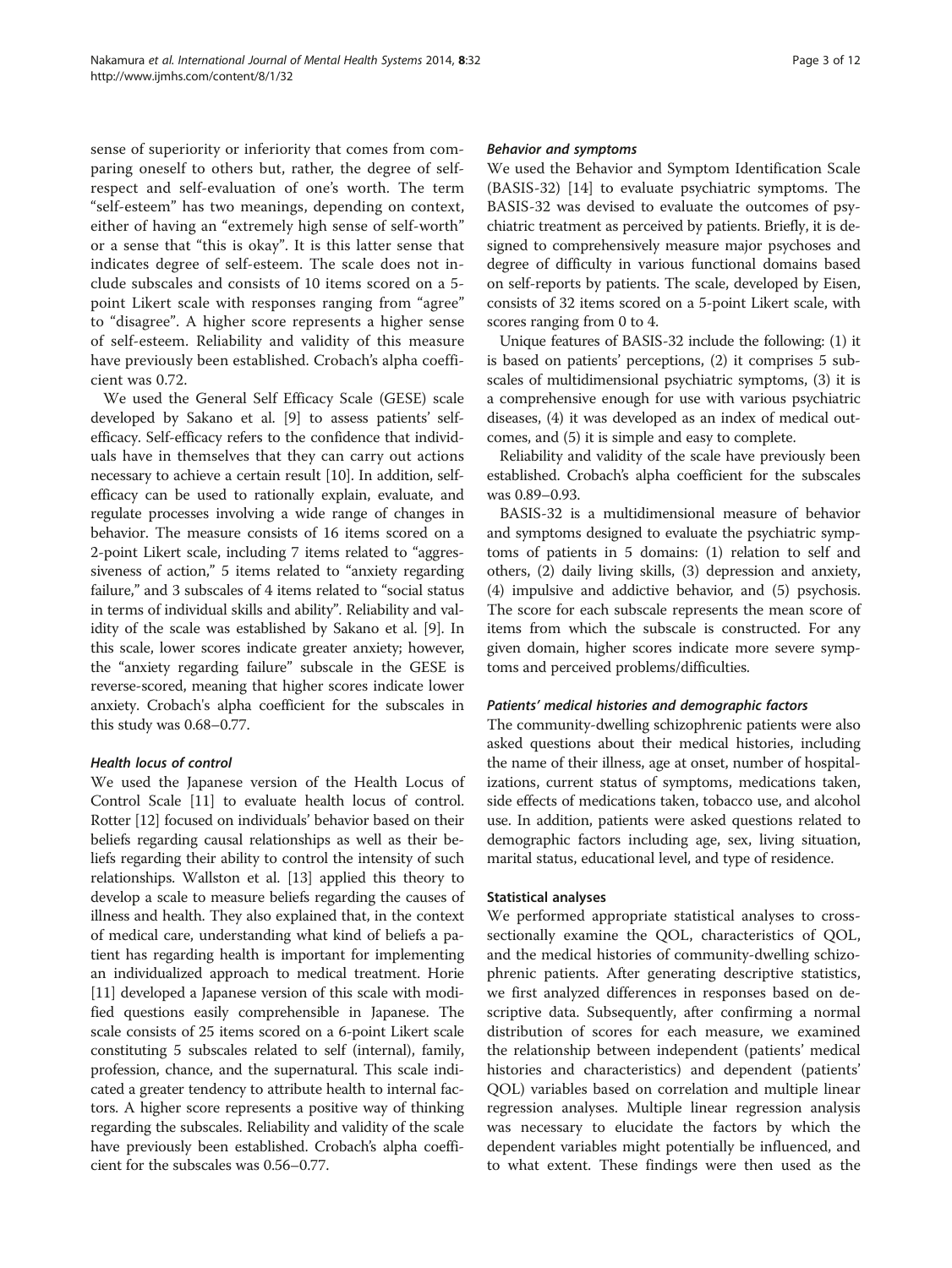basis for covariance structure analysis. Based on these analyses, we specified a structural equation model (SEM) and, after modifying the model to optimize fit, clarified the mutual relationship between factors. Goodness of fit of the model was evaluated based on the  $\chi^2$ , goodness of fit index (GFI), adjusted goodness of fit index (AGFI), comparative fit index (CFI), and root mean square error of approximation (RMSEA). Satisfactory goodness of fit was defined as  $\chi^2$ /df < 2.0, GFI > 0.95, AGFI > 0.90, CFI > 0.97, and RMSEA < 0.05, and acceptable goodness of fit was defined as  $\chi^2$ /df < 3.0, GFI > 0.90, AGFI > 0.85, CFI > 0.95, and RMSEA < 0.08. We further improved the model by removing non-significant paths and comparing the fit of multiple models using the Akaike Information Criteria [[15](#page-10-0)]. Power analysis was performed to test the sample size. With a median effect size and a significance level of 5% in a two-tailed test, following Cohen's criteria for effect size, the total sample size required was  $\geq 55$  for a power of 0.8, confirming the validity of this study's sample size of 79.

#### Ethical considerations

This study was approved by the Tokyo Medical and Dental University Faculty of Medicine Ethics Committee (approval number 810). The study sample consisted of patients from whom written agreement to participate in the study was obtained after the patients received an explanation, at the time of recruitment, that analyses would be performed in such a manner that individuals could not be identified, that participants could, at any time, freely withdraw from the study, that participation or non-participation in the study would not negatively impact their relation with rehabilitation centers, and that the results of the study would be presented at conferences and through other venues.

#### Consent

Written informed consent was obtained from the patient for the publication of this report and any accompanying images.

# Results

#### Characterization of the sample

Baseline characteristics of study participants are shown in Table 1. Mean (SD) age of participants was  $42.6 \pm$ 13.0 years. Mean age-of-onset was  $23.4 \pm 10.2$  years; mean number of hospitalizations was  $2.3 \pm 3.2$ , mean types of medications taken was  $4.9 \pm 4.3$ , and mean number of cigarettes smoked per day was  $21.6 \pm 12.9$ . About half of the participants stated that they experienced side effects of medication. The population also included a somewhat high percentage of smokers (40%). In terms of drinking, 60% of participants answered that they did not drink alcohol. Household size was 2 or more people for 60% of participants. In terms of marital status, an overwhelming

#### Table 1 Baseline characteristics of study participants

|                                               |    |      |                                                     |    | n = 79 |
|-----------------------------------------------|----|------|-----------------------------------------------------|----|--------|
|                                               | n  | %    |                                                     | n  | %      |
| Age, yr                                       |    |      | Side effects from<br>medications                    |    |        |
| 20-29                                         | 9  | 11.4 | Yes                                                 | 43 | 54.4   |
| 30-39                                         | 27 | 34.2 | No                                                  | 35 | 44.3   |
| 40-49                                         | 17 | 21.5 | No response                                         | 1  | 1.3    |
| 50-59                                         | 15 | 18.9 |                                                     |    |        |
| 60-69                                         | 10 | 12.7 | Tobacco use                                         |    |        |
| 70-79                                         | 1  | 1.3  | Yes                                                 | 32 | 40.5   |
|                                               |    |      | No                                                  | 47 | 59.5   |
| Sex                                           |    |      |                                                     |    |        |
| Male                                          | 45 | 57.0 | Alcohol use                                         |    |        |
| Female                                        | 34 | 43.0 | Daily                                               | 1  | 1.3    |
|                                               |    |      | Occasionally                                        | 28 | 35.4   |
| Age at disease<br>onset, yr                   |    |      | None                                                | 50 | 63.3   |
| $\leq$ 15                                     | 7  | 8.9  |                                                     |    |        |
| $16 - 20$                                     | 21 | 26.6 | Living situation                                    |    |        |
| 21-25                                         | 23 | 29.1 | Live alone                                          | 27 | 34.2   |
| 26-30                                         | 10 | 12.7 | Live with two or more<br>persons (including family) | 50 | 63.3   |
| 31-40                                         | 11 | 13.9 | Live in a facility                                  | 2  | 2.5    |
| $\geq 41$                                     | 5  | 6.3  |                                                     |    |        |
| No response                                   | 2  | 2.5  | <b>Marital status</b>                               |    |        |
|                                               |    |      | Married                                             | 6  | 7.6    |
| Number of<br>hospitalizations                 |    |      | Single                                              | 73 | 92.4   |
| 0                                             | 12 | 15.2 |                                                     |    |        |
| 1                                             | 25 | 31.6 | Level of education                                  |    |        |
| 2                                             | 10 | 12.7 | Graduated junior high<br>school                     | 12 | 15.2   |
| 3                                             | 9  | 11.4 | Graduated high school                               | 45 | 57.0   |
| 4                                             | 4  | 5.1  | Graduated university                                | 21 | 26.5   |
| $\geq$ 5                                      | 13 |      | 16.4 No response                                    | 1  | 1.3    |
| No response                                   | 6  | 7.6  |                                                     |    |        |
|                                               |    |      | Residence type                                      |    |        |
| <b>Types of medicines</b><br>taken internally |    |      | Single-family home                                  | 42 | 53.2   |
| 1                                             | 11 | 13.9 | Apartment building                                  | 35 | 44.3   |
| 2                                             | 5  | 6.3  | Facility                                            | 2  | 2.5    |
| 3                                             | 11 | 13.9 |                                                     |    |        |
| 4                                             | 15 | 19.0 |                                                     |    |        |
| $\geq$ 5                                      | 31 | 39.3 |                                                     |    |        |
| No response                                   | 6  | 7.6  |                                                     |    |        |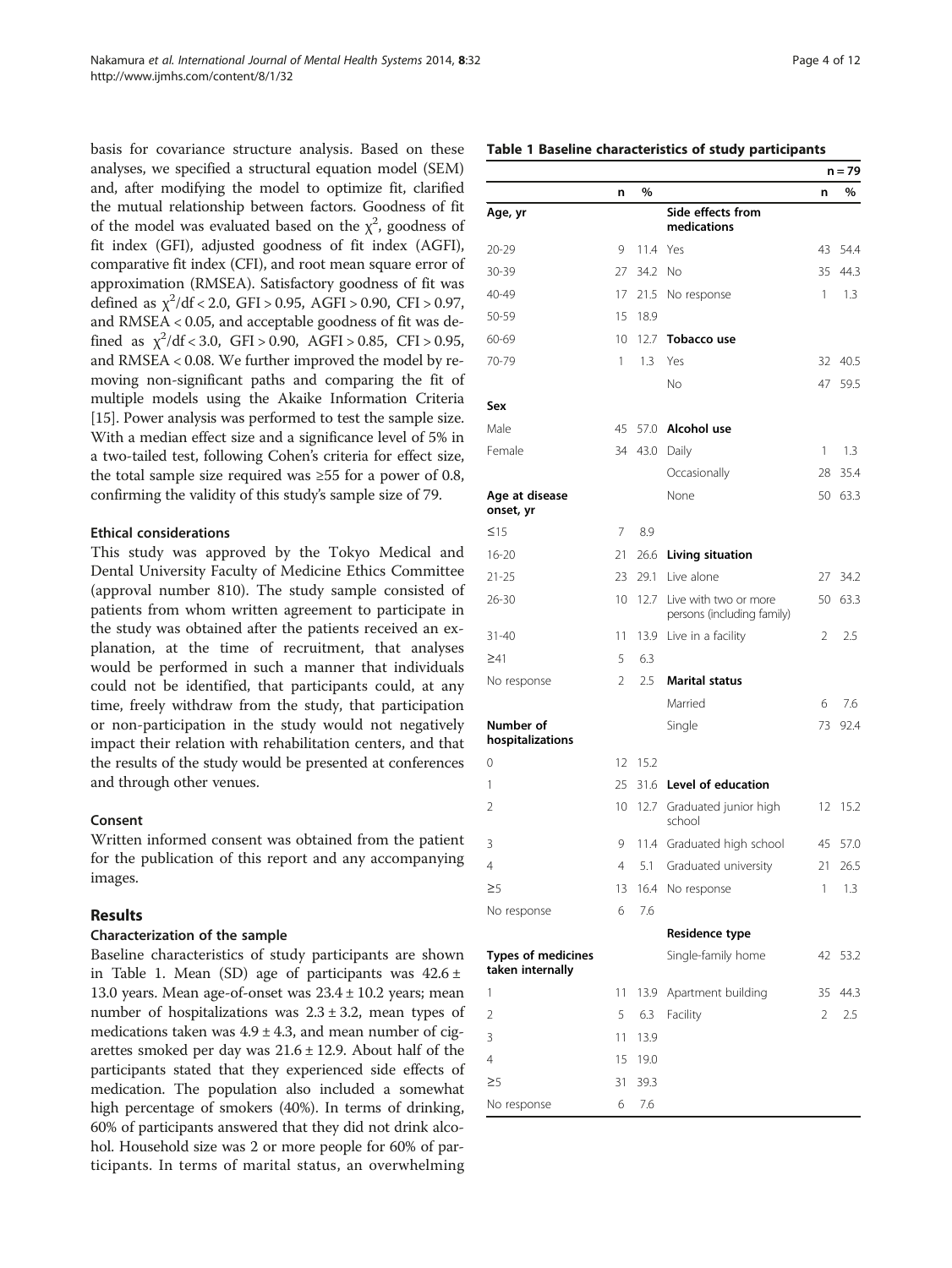majority (>90%) were single. However, this is the average figure for people with mental health problems in Japan.

#### Multiple linear regression of QOL

Multiple linear regression analysis using schizophrenic patients' QOL as the dependent variable and patients' scores on other measures as independent variables revealed that QOL (life in general) was significantly influenced by self-esteem ( $\beta$  = 0.463, p < 0.01), age of onset  $(\beta = -0.333, p < 0.01)$ , and self-efficacy (social position and ability) ( $\beta$  = -0.285, p < 0.05), types of medications taken ( $\beta = -0.278$ ,  $p < 0.05$ ), and health locus of control (HLC) (family) ( $\beta$  = 0.236, p < 0.05). Similarly, QOL (physical functioning) was influenced by BASIS (daily living and role functioning) ( $β = -0.557$ ,  $p < 0.001$ ); QOL (environment) was influenced by BASIS (daily living and role functioning) ( $\beta$  = -0.611, p < 0.001); QOL (social skills) was influenced by BASIS (daily living and role functioning) (β = −0.494, p < 0.001), self-efficacy (Total) (β = 0.275,  $p < 0.01$ ), and HLC (internal)] (β = 0.179, p < 0.05); QOL (social relationships) was influenced by BASIS (relation to self and others) ( $\beta$  = -0.556, p < 0.01) and self-efficacy (social position and ability) ( $\beta = 0.309$ , p < 0.01); QOL (psychological functioning) was influenced by BASIS (daily living and role functioning) ( $\beta$  = −0.489, p < 0.001), self-efficacy (total) ( $\beta$  = 0.321, p < 0.01), and age of onset

 $(\beta = -0.190, p < 0.05)$ ; and QOL (total score) was influenced by BASIS (daily living and role functioning) (β = −0.537, p < 0.001) and self-efficacy (β = 0.249, p < 0.05) (Table 2).

#### Multiple linear regression of BASIS-32

Multiple linear regression analysis using schizophrenic patients' BASIS (behavior and symptoms) as the dependent variable and patients' scores on other measures as independent variables revealed that BASIS (relation to self and others) was significantly influenced by QOL (total score) ( $\beta$  = -0.612, p < 0.001), self-esteem ( $\beta$  = -0.412, p < 0.01), self-efficacy (social position and ability) ( $\beta$  = 0.310, p < 0.01), and OOL (life in general) ( $\beta$  = -0.247, p < 0.05). Similarly, BASIS (daily living and role functioning) was influenced by QOL (social skills) ( $\beta$  = -0.499, p < 0.001) and self-esteem  $(\beta = -0.336, p < 0.01)$ ; while BASIS (depression and anxiety) was influenced by QOL (total score) ( $\beta$  = −0.471, p < 0.001) and self-esteem ( $\beta$  = -0.303, p < 0.01); BASIS (impulsive and addictive behavior) was influenced by QOL (social skills) ( $\beta$  = -0.521, p < 0.001); and BASIS (psychosis) was influenced by self-esteem ( $\beta$  = -0.419, p < 0.001), QOL (environment) ( $\beta$  = -0.348, p < 0.01), and self-efficacy (social position and ability) ( $β = 0.243$ ,  $p < 0.05$ ) (Table [3](#page-5-0)).

#### Multiple linear regression of self-efficacy

Multiple linear regression analysis using schizophrenic patients' self-efficacy as the dependent variable and

|                           |                                              |                   | $N = 66$    |
|---------------------------|----------------------------------------------|-------------------|-------------|
| QOL dependent variable    | Independent variable                         | Adjusted $R^2$    | β           |
| Life in general           | Self-esteem                                  | $R^2 = 0.288***$  | $0.463**$   |
|                           | Age at onset                                 |                   | $-0.333**$  |
|                           | Self-efficacy (social position and ability)  |                   | $-0.285*$   |
|                           | Type of medications taken                    |                   | $-0.278*$   |
|                           | Health Locus of Control (family)             |                   | $0.236*$    |
| Physical functioning      | BASIS-32 (daily living and role functioning) | $R^2 = 0.300***$  | $-0.557***$ |
| Environment               | BASIS-32 (daily living and role functioning) | $R^2 = 0.364***$  | $-0.611***$ |
| Social skills             | BASIS-32 (daily living and role functioning) | $R^2 = 0.551***$  | $-0.494***$ |
|                           | Self-efficacy total                          |                   | $0.275***$  |
|                           | Health Locus of Control (internal)           |                   | $0.179*$    |
| Social relationships      | BASIS-32 (relationship to self and others)   | $R^2 = 0.430***$  | $-0.556***$ |
|                           | Self-efficacy (social position and ability)  |                   | $0.309**$   |
| Psychological functioning | BASIS-32 (daily living and role functioning) | $R^2 = 0.459***$  | $-0.489***$ |
|                           | Self-efficacy total                          |                   | $0.321**$   |
|                           | Age at onset                                 |                   | $-0.190*$   |
| Total score               | BASIS-32 (daily living and role functioning) | $R^2 = 0.476$ *** | $-0.537***$ |
|                           | Self-efficacy total                          |                   | $0.249*$    |

#### Table 2 Stepwise multiple regression analysis for quality of life (QOL)

BASIS, Behavior and Symptom Identification Scale; QOL, Quality of Life; R2, coefficient of determination.

β, standard partial regression coefficient.

 $*$ p < 0.05  $*$  $*$ p < 0.01  $*$  $*$  $*$ p < 0.001.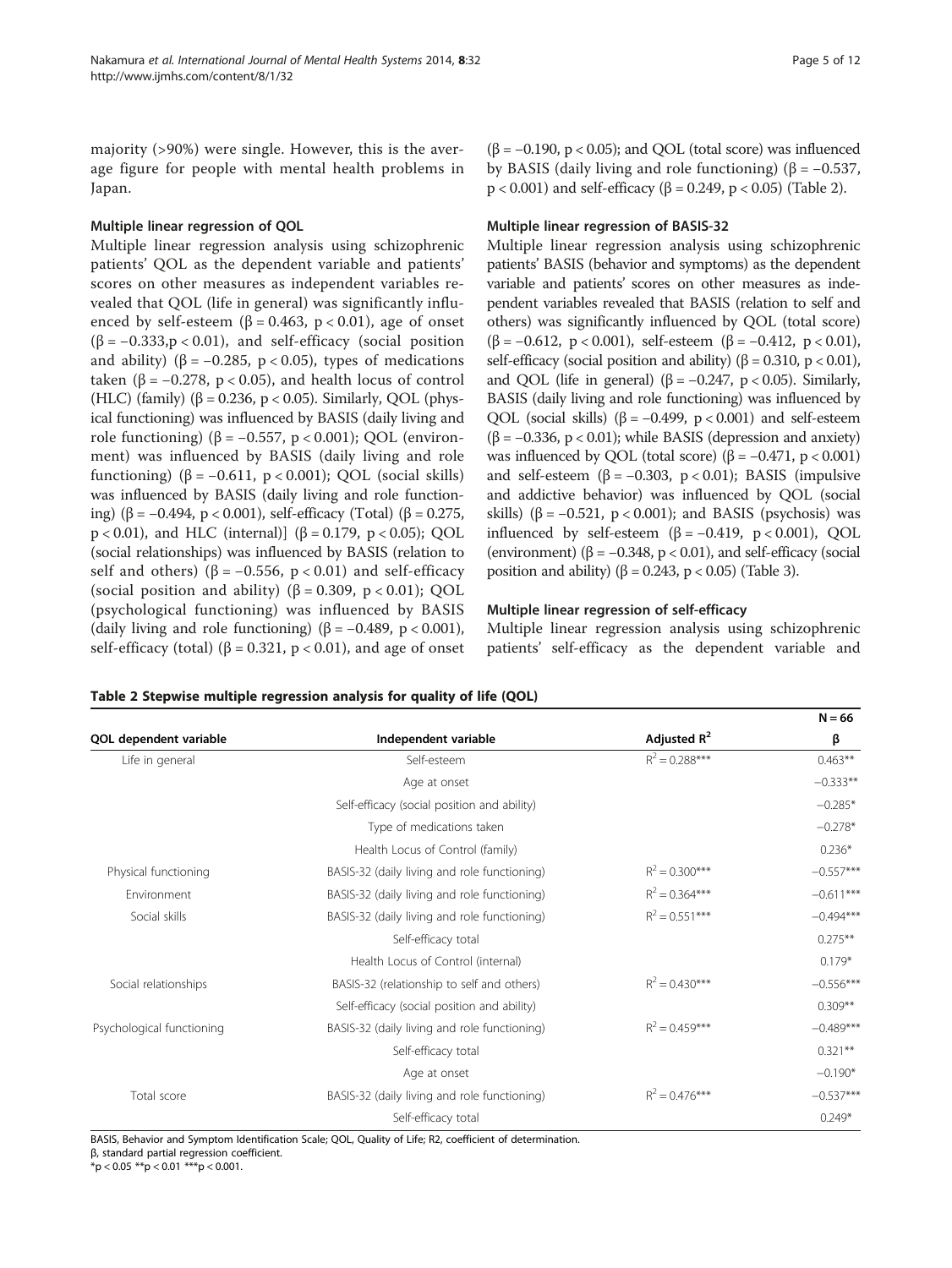#### <span id="page-5-0"></span>Table 3 Stepwise multiple regression analysis for BASIS-32

|                                   |                                             |                  | $N = 66$    |
|-----------------------------------|---------------------------------------------|------------------|-------------|
| BASIS-32 dependent variable       | Independent variable                        | Adjusted $R^2$   | β           |
| Relationship to self and others   | OOL total score                             | $R^2 = 0.474***$ | $-0.612***$ |
|                                   | Self-esteem                                 |                  | $-0.412**$  |
|                                   | Self-efficacy (social position and ability) |                  | $0.310**$   |
|                                   | QOL (life in general)                       |                  | $0.247*$    |
| Daily living and role functioning | QOL (social skills)                         | $R^2 = 0.529***$ | $-0.499***$ |
|                                   | Self-esteem                                 |                  | $-0.336**$  |
| Depression and anxiery            | QOL total score                             | $R^2 = 0.460***$ | $-0.471***$ |
|                                   | Self-esteem                                 |                  | $-0.303**$  |
| Impulsive and addictive behavior  | QOL (social skills)                         | $R^2 = 0.261***$ | $-0.521***$ |
| Psychosis                         | Self-esteem                                 | $R^2 = 0.318***$ | $-0.419**$  |
|                                   | QOL (environment)                           |                  | $-0.348**$  |
|                                   | Self-efficacy (social position and ability) |                  | $0.243*$    |

BASIS, Behavior and Symptom Identification Scale; QOL, Quality of Life; R2, coefficient of determination.

β, standard partial regression coefficient.

 $*$ p < .05  $*$  $*$ p < .01  $*$  $*$  $*$ p < .001.

patients' scores on other measures as independent variables revealed that self-efficacy (aggressiveness of action) was significantly influenced by self-esteem ( $\beta$  = 0.444, p < 0.001), QOL (social skills) (β = 0.310, p < 0.01), HLC (internal) ( $β = 0.266$ ,  $p < 0.01$ ), and QOL (environment) ( $\beta$  = -0.216, p < 0.01). Similarly, self-efficacy (anxiety related to failure) was found to be influenced by self-esteem (β = 0.602, p < 0.001) and age (β = 0.195, p < 0.05); self-efficacy (social position and ability) was influenced by self-esteem ( $β = 0.629$ ,  $p < 0.001$ ), QOL

(social skills) ( $\beta = 0.431$ ,  $p < 0.001$ ), BASIS (relation to self and others) ( $\beta$  = −0.330, p < 0.01, QOL (life in general) ( $\beta$  = -0.316, p < 0.01), and age of onset ( $\beta$  = -0.293, p < 0.01); self-efficacy (total score) was influenced by self-esteem ( $\beta = 0.550$ , p < 0.001), QOL (social skills) ( $\beta = 0.490$ , p < 0.01), and QOL (environment) ( $β = -0.256$ , p < 0.05) (Table 4). It should be noted that here, the "anxiety related to failure" subscale in the GESE is reverse-scored, meaning that higher scores indicate lower anxiety (Table 4).

# Table 4 Stepwise multiple regression analysis for self-efficacy

|                                  |                                            |                  | $N = 66$   |
|----------------------------------|--------------------------------------------|------------------|------------|
| Self-efficacy dependent variable | Independent variable                       | Adjusted $R^2$   | β          |
| Aggressiveness of action         | Self-esteem                                | $R^2 = 0.510***$ | $0.444***$ |
|                                  | QOL (social skills)                        |                  | $0.310**$  |
|                                  | Health Locus of Control (internal)         |                  | $0.266***$ |
|                                  | QOL (life in general)                      |                  | $-0.216*$  |
| Anxiety to failure               | Self-esteem                                | $R^2 = 0.408***$ | $0.602***$ |
|                                  | Age                                        |                  | $0.195*$   |
| Social position of ability       | Self-esteem                                | $R^2 = 0.476***$ | $0.629***$ |
|                                  | QOL (social skills)                        |                  | $0.431**$  |
|                                  | BASIS-32 (relationship to self and others) |                  | $0.330**$  |
|                                  | QOL (life in general)                      |                  | $-0.316**$ |
|                                  | Age at onset                               |                  | $-0.293**$ |
| Total                            | Self-esteem                                | $R^2 = 0.579***$ | $0.550***$ |
|                                  | QOL (social skills)                        |                  | $0.490***$ |
|                                  | QOL (environment)                          |                  | $-0.256*$  |

BASIS, Behavior and Symptom Identification Scale; QOL, Quality of Life; R2, coefficient of determination.

β, standard partial regression coefficient.

 $*$ p < .05\*\*p < .01 \*\*\*p < .001.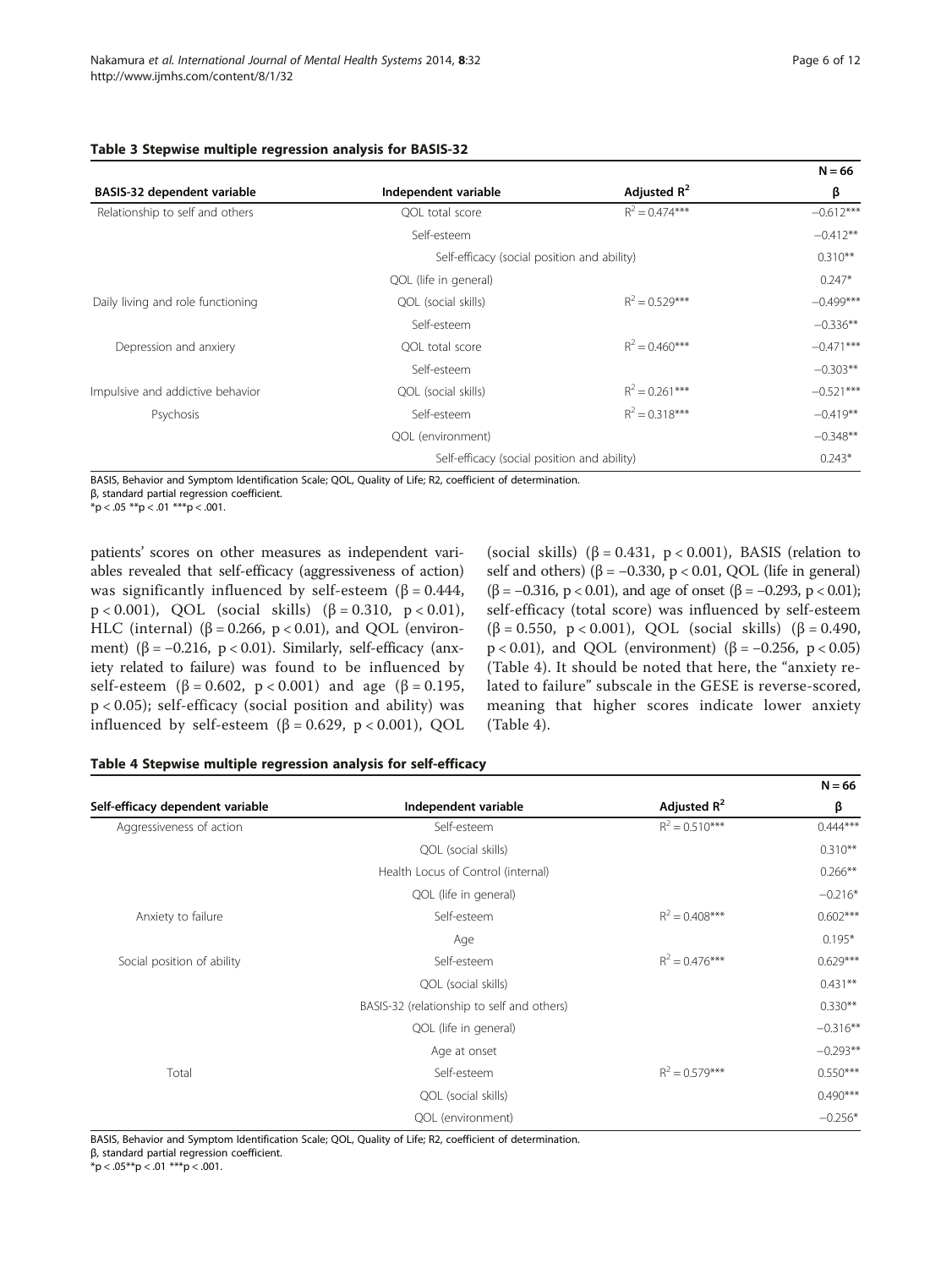#### Multiple linear regression of self-esteem

Multiple linear regression analysis using schizophrenic patients' self-esteem as the dependent variable and patients' scores on other measures as independent variables revealed that self-esteem was significantly influenced by self-efficacy (total score) ( $\beta$  = 0.537, p < 0.001) and BASIS (daily living and role functioning) ( $\beta$  = −0.321, p < 0.01) (Table 5).

#### Multiple linear regression of health locus of control

Multiple linear regression analysis using schizophrenic patients' HLC as the dependent variable and patients' scores on other measures as independent variables revealed that HLC (internal) was significantly influenced by self-efficacy (aggressiveness of action) (β = 0.425, p < 0.001). Similarly, HLC (family) was found to be influenced by QOL (environment) ( $\beta$  = 0.275, p < 0.05), while HLC (professional) was influenced by QOL (environment) (β = 0.807, p < 0.001), QOL (total score) (β = -0.605, p < 0.05), and number of hospitalizations (β = 0.301, p < 0.05) (Table [6](#page-7-0)).

#### Factors determining QOL of psychiatric patients identified through covariance structural analysis

Based on the above results, in order to examine the causal relationship among factors determining QOL, we developed an SEM and performed covariance structural analysis. In the initial model, we assumed that selfefficacy affects self-esteem, that psychiatric symptoms (BASIS-32) affect self-efficacy, and that these factors indirectly influence QOL. In terms of socio-demographic factors, we assumed that patient's age influences selfesteem and self-efficacy and that marital status affects QOL. Measures of model fit  $(\chi^2/df = 2.024, GFI = 0.937,$ AGFI = 0.795, CFI = 0.927, RMSEA = 0.115) indicated low goodness of fit of the initial model. The AIC for the initial model was 72.267 (Figure [1\)](#page-7-0).

To optimize the model, we removed paths not found to be significant and specified a revised model. Measures of model fit  $(\chi^2/df = 1.380, \text{ GFI} = 0.938, \text{ AGFI} = 0.859,$  $CFI = 0.960$ ,  $RMSEA = 0.070$ ) indicated that the revised model had a satisfactory fit. Furthermore, given that the AIC of the revised model (68.087) was lower than that

Table 5 Stepwise multiple regression analysis for selfesteem

|             |                                                        |                           | $N = 66$   |
|-------------|--------------------------------------------------------|---------------------------|------------|
|             | Dependent variable Independent variable Adjusted $R^2$ |                           | ß          |
| Self-esteem | Self-efficacy total                                    | $R^2 = 0.561***$ 0.537*** |            |
|             | BASIS-32 (daily living<br>and role functioning)        |                           | $-0.321**$ |

BASIS, Behavior and Symptom Identification Scale; R2, coefficient of determination;

β, standard partial regression coefficient.

\*\*p < .01 \*\*\*p < .001.

of the initial model, we concluded that that revised model provided better fit to data than the initial model. In the revised model, high self-esteem was observed to increase self-efficacy and to significantly influence QOL. In addition, low BASIS-32 was found to result in increased self-esteem and enhance QOL while high BASIS-32 increased the types of medications taken. Marital status (being married) was observed to positively impact self-efficacy and self-esteem (Figure [2\)](#page-8-0). We investigated the effect of self-esteem on QOL of mental health patients by using the initial and revised models. With the initial model, the direct effect of self-esteem on QOL was 0.20. Its indirect effect, mediated by selfefficacy, was  $0.55 + 0.17 = 0.72$ , making a total effect of  $0.20 + 0.72 = 0.92$ . With the revised model, the direct effect of self-esteem on QOL was 0.20. Its indirect effect, mediated by self-efficacy, was  $0.65 + 0.19 = 0.84$ , making a total effect of  $0.20 + 0.84 = 1.04$ . This also indicated the goodness of fit of the revised model.

#### **Discussion**

The importance of improving the QOL of disabled individuals to maintain and promote better lives of community-dwelling schizophrenic patients has been expounded upon in a wide variety of research. QOL is a subjective evaluation by individuals of their living situation that, accordingly, can only be defined using subjective measures. Skantze et al. [[16](#page-10-0)] argued that subjective evaluations by patients of their own lives suggest that QOL depends more on the "inner experiences" than on "external experiences". In other words, the "external world" represents "hard aspects" such as the environment in which patients live, while the inner environment represents thoughts and feelings. As such, Skantze et al. [\[17\]](#page-10-0) argued that it is necessary, when evaluating QOL, to take into consideration patients' physical, social, and cultural environments, that is, individuals' living situations. In this study, we focused on this "inner world" and demonstrated that, within this inner world, self-efficacy and self-esteem, elements of self-concept, substantially impact the QOL of community-dwelling schizophrenic patients.

Although self-efficacy was identified as a factor influencing QOL, the mean total score for self-efficacy (5.39) among our study sample was substantially lower than the mean for healthy individuals reported by Sakano et al. [[9](#page-10-0)]. Self-efficacy refers to individuals' confidence in their ability to choose and carry out actions toward a certain goal or individuals' confidence regarding their ability vis-à-vis expectations when carrying out such actions. Although there are many potential reasons for schizophrenic patients' low self-efficacy scores, it is believed that the patients' lack of life experiences resulting from the onset of disease, the paucity of experiences with success in everyday life, and the obstacles to participation in society resulting from the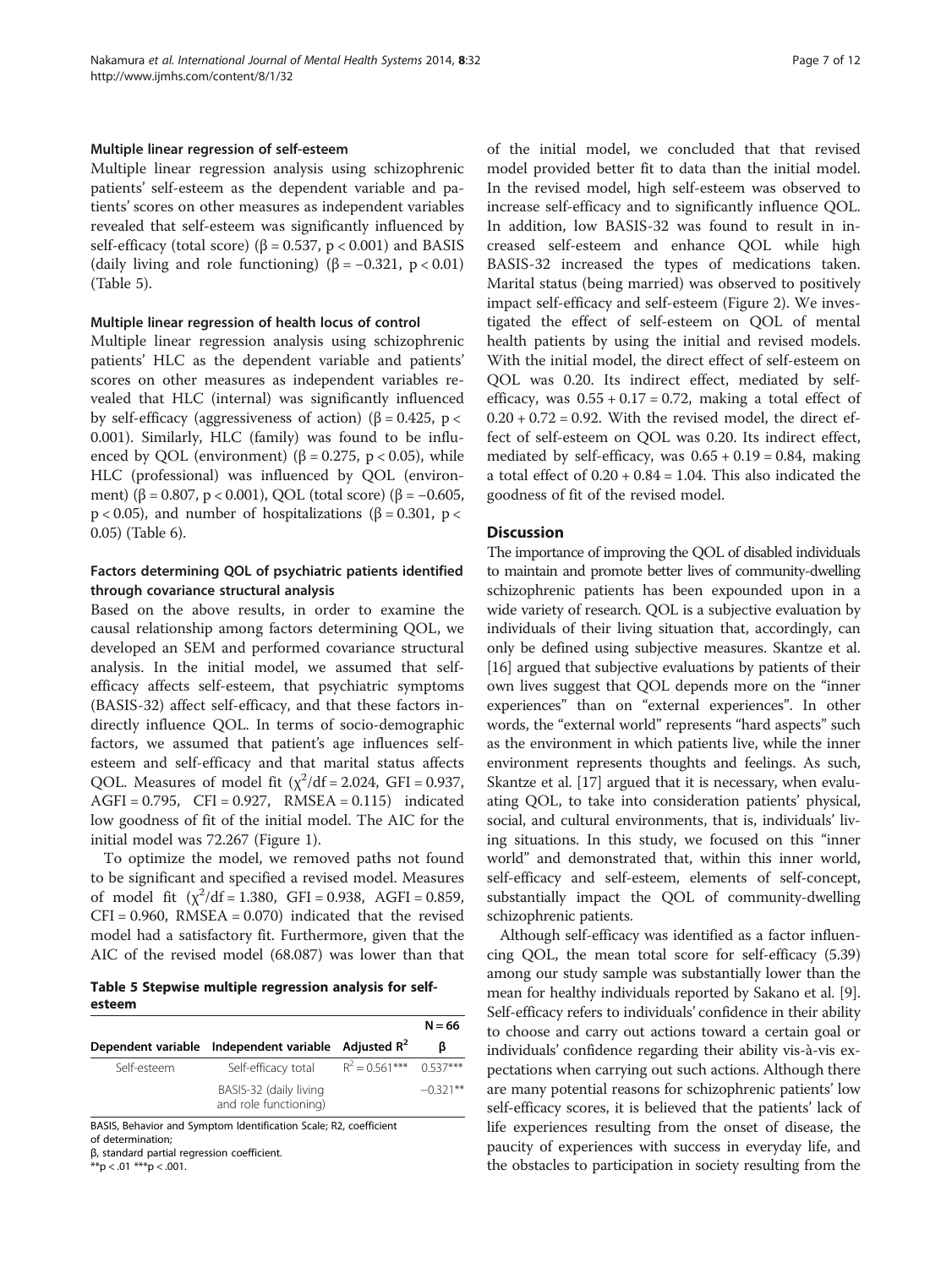#### <span id="page-7-0"></span>Table 6 Stepwise multiple regression analysis for Health Locus of Control (HLC)

|                        |                                          |                  | $N = 66$   |
|------------------------|------------------------------------------|------------------|------------|
| HLC dependent variable | Independent variable                     | Adjusted $R^2$   | ß          |
| Internal               | Self-efficacy (aggressiveness of action) | $R^2 = 0.168***$ | $0.425***$ |
| Family                 | QOL (environment)                        | $R^2 = 0.061*$   | $0.275*$   |
| Professional           | QOL (environment)                        | $R^2 = 0.176$ ** | $0.807***$ |
|                        | OOL total score                          |                  | $-0.605*$  |
|                        | Number of hospitalizations               |                  | $0.301*$   |

QOL, quality of life; R2, coefficient of determination.

β, standard partial regression coefficient.

 $*p < .05 **p < .01 **p < .001$ .

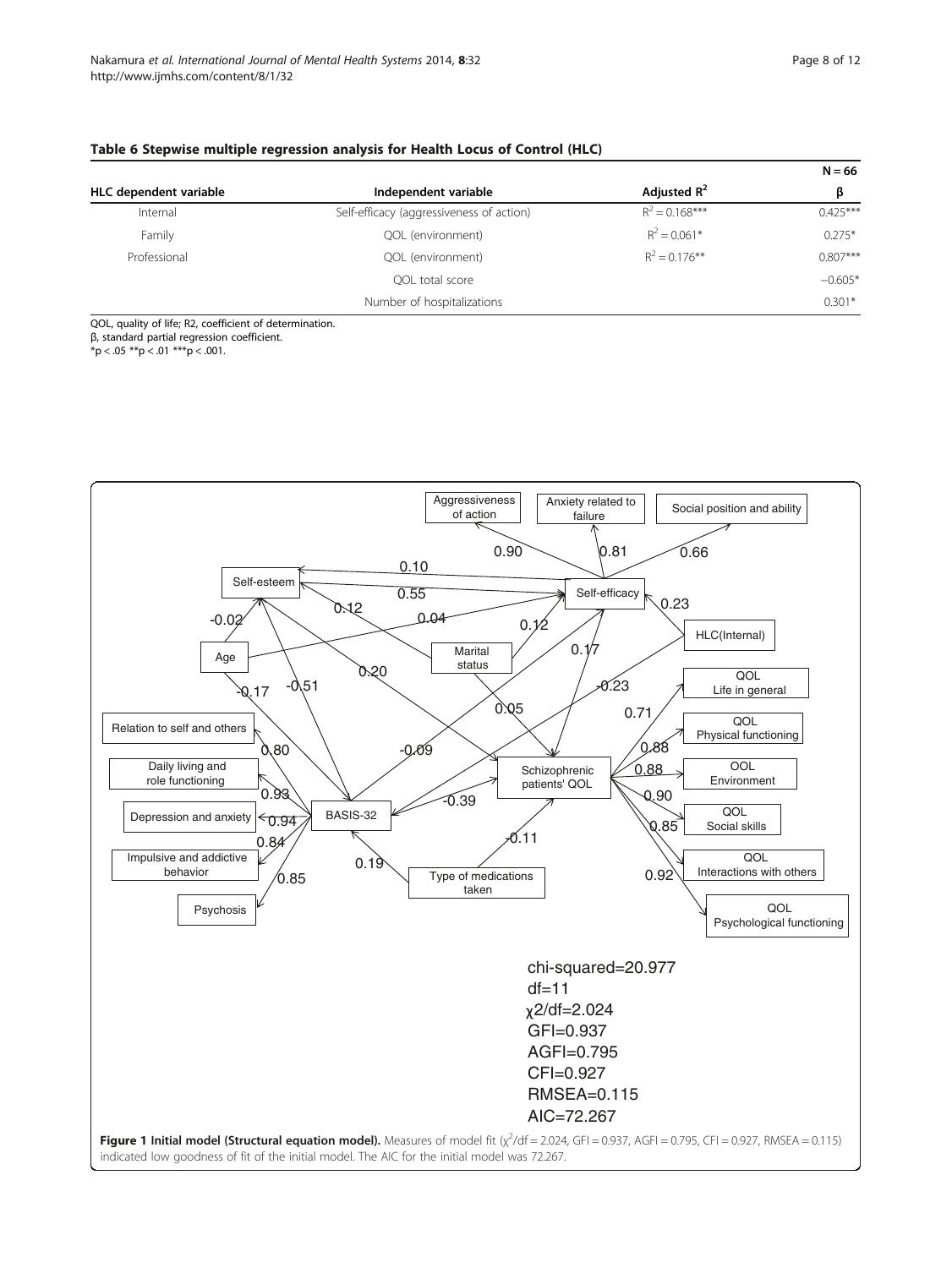<span id="page-8-0"></span>

patient's own sense of stigma serve to reduce patients' sense of self-efficacy. It is thought that the "sense of shame" experienced by psychiatric patients up to this point accumulates with experiences of failure, resulting in a decline in sense of self-efficacy [\[18,19](#page-10-0)]. In this study as well, results of multiple regression analysis suggested that self-efficacy impacts various aspects of QOL. Furthermore, the concept of self-efficacy has been demonstrated to be an important mediating factor in the success of rehabilitation interventions as well as a factor influencing patients' peace of mind [[20](#page-10-0)]. From this and other results, it is believed that increasing patients' sense of self-efficacy will lead to improved QOL, and that approaches such as cognitive behavioral therapy and social skills training that acknowledge psychosocial relations as well as approaches focusing on patients' lives with the goal of improving actual behavioral patterns are important.

With regard to the relationship between self-esteem and QOL, results demonstrate that self-esteem is a necessary condition for high QOL. It is believed that, in the case of schizophrenic patients, high self-esteem arises from patients themselves constantly affirming their own thinking and ability to carry out daily tasks. Given the current emphasis placed on the QOL of schizophrenic patients and, keeping in mind that self-esteem is an important predictor of QOL, it is clear that providing assistance to help patients improve their self-esteem is extremely important [[21](#page-10-0),[22](#page-10-0)]. As a disease that impacts the ego, schizophrenic patients face a grave threat to their sense of "self" as a part of their illness. For example, in delusions of control, the feeling that one is under the control of others substantially undermines self-esteem. Given that self-esteem is deeply tied with disease symptoms, it is necessary to develop treatment programs that take into consideration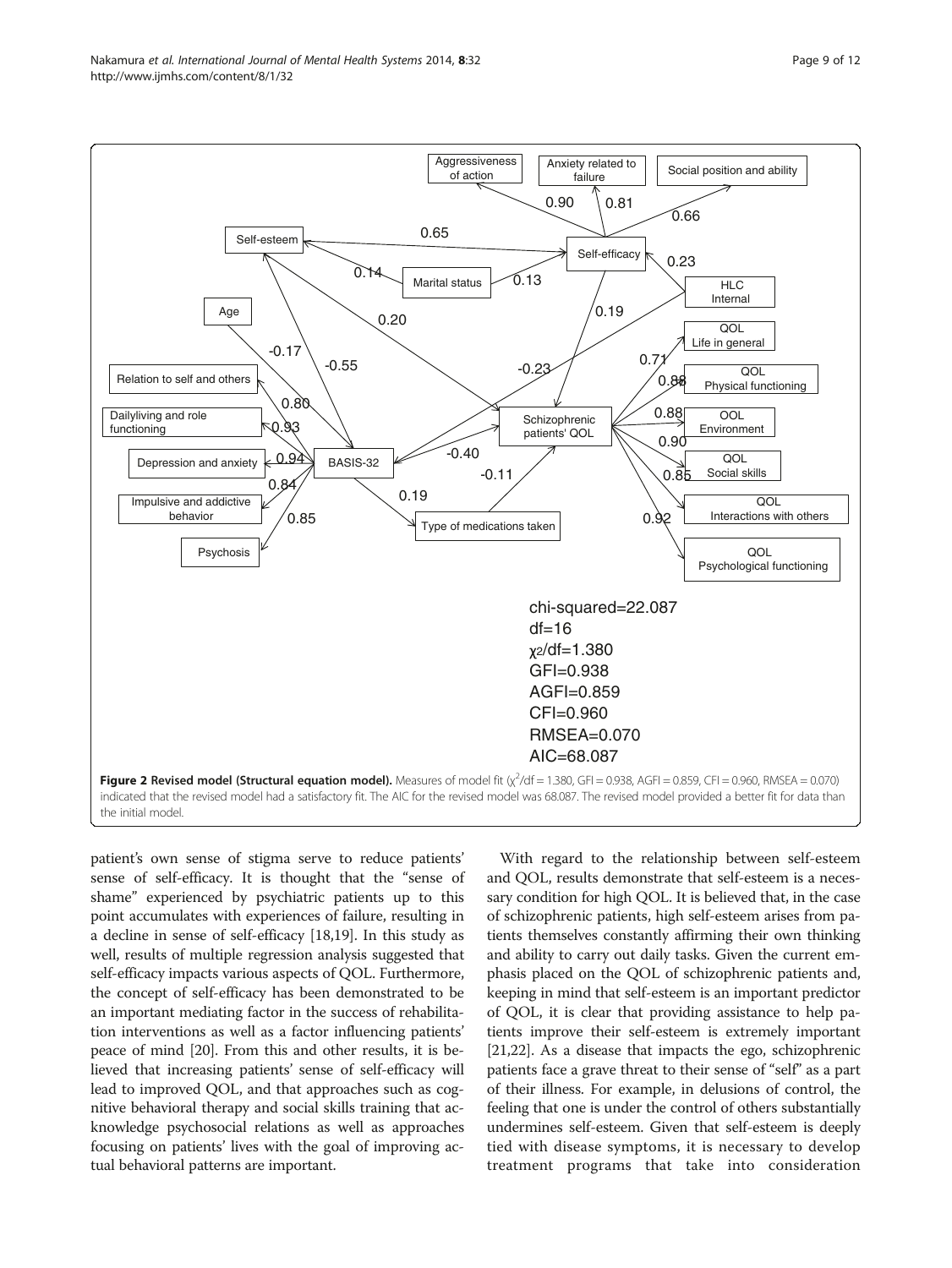alleviation of symptoms as well as improvement of social skills.

It was also revealed that psychiatric symptoms are strongly related to the QOL of schizophrenic patients. In this study, we used BASIS-32 as a measure of psychiatric symptoms. Most QOL subscales were observed to be influenced by BASIS-32. Specifically, we found that skills related to daily tasks and establishment of one's own role in daily life impact QOL. BASIS (daily living and role functioning), with a  $β = -0.537 (p < .0001)$ , was observed to have an extremely strong impact on QOL (total). Award et al. [\[23](#page-10-0)] cited severity of psychiatric symptoms, side effects, and level of psychosocial functioning as the 3 most important determinants of schizophrenic patients' QOL. In a pilot study, Lauer [[24](#page-10-0)] reported observing a significant negative correlation between subjective QOL and acute psychiatric symptoms (Brief Psychiatric Rating Scale). Similarly, in our study, we observed a negative correlation between QOL and BASIS-32. Based on these results, we conclude that alleviation of psychiatric symptoms is an important factor for achieving higher QOL. Based on these findings, it is important that communitydwelling schizophrenic patients become more sensitive to psychiatric symptoms on a daily basis and that home care nurses and other health care providers work together with patients to develop strategies for dealing with symptoms when they occur.

In our study, the only socio-demographic factors found to be correlated with QOL were marital status, types of medications taken, and number of cigarettes smoked per day. Sex, age, educational level, and age at onset were not correlated with QOL. In the case of marital status (being married), it is believed that the presence of someone to talk to and consult with and the creation of a trusting relationship serve to increase QOL. In terms of types of medications taken, given that responses were provided by the schizophrenic patients themselves on a self-administered questionnaire, we were unable to confirm exact names of medications. As such, we were limited in identifying the types of medications taken. Despite this, a negative correlation was observed between the types of medication taken and QOL. Tobacco use and QOL (environment) were also found to be correlated, which makes sense. Lehman [[25](#page-10-0)], studying schizophrenic patients staying in an overnight care facility in Los Angeles County, found that neither socio-demographic nor clinical characteristics of patients had a substantial impact on overall peace of mind. Lehman [[26](#page-10-0)] reported that females, married individuals, and individuals with lower levels of education tended to be more satisfied with life than other residents. However, in a study involving interviews with schizophrenic patients visiting a community-based consultation service, Baker and Intagliata [\[27\]](#page-10-0) reported no significant relationship between QOL and patient's age or sex. As evidenced from the

above, results of research vary to the point that it is difficult to identify a general trend.

By identifying factors affecting QOL and conducting structural analyses of those factors, we can determine the manner in which each factor impacts QOL. If a given factor can be improved, that relationship can be strengthened to achieve higher QOL. In the model developed in this study, the impact of items related to self-concept, selfefficacy, and self-esteem was large. Based on the multiple linear regression of QOL on BASIS-32 as a measure of psychiatric symptoms, it was found that QOL was substantially impacted by daily living and role functioning as well as social skills. It is conjectured that patients' emotions associated with successful execution of social skills and feedback from others impact the patients' level of self-concept. Focusing on self-esteem, which is a component of the self-concept, Baumgardner [[28](#page-10-0)] argued that because individuals with low self-esteem have a negative image of themselves, while they seek positive feedback from others, what they need are people to acknowledge their skills. In this study as well, we found that marital status was correlated with QOL, and we constructed a structural model in which marital status (marriage) serves to increase self-efficacy and self-esteem. Accordingly, by proactively providing positive feedback regarding social skills, families of schizophrenic patients and care providers can help increase patients' self-concept and, thereby, elevate their QOL. Self-concepts such as self-efficacy and selfesteem can be acquired through training. Cognitive behavioral interventions, of which the most well-known example is social skills training, represents an approach to supporting patients and family members that places psychosocial factors at the center. There are examples of research that have attempted to improve QOL by using such cognitive behavioral therapies [[29,30](#page-11-0)]. From this, we see the importance of establishing places in the community where schizophrenic patients can assemble and interact, of offering assistance programs in the disability welfare service centers, of providing social skills training based on cognitive behavioral therapy, and of incorporating role playing into discussions among patients to nurture the belief that patients can accomplish things on their own and thereby improve patients' self-concept and QOL.

#### Study limitations

The first limitation of the present study is that it analyzes the QOL of schizophrenic patients living in the community at a single point in time. As such, any speculation regarding causal relationships must be made with caution. Initially, we hypothesized that marital status (being married) directly enhances QOL and that patient's age directly impacts self-esteem and self-efficacy. However, it could be the case that being married expands one's sphere of social relationships and, as a result, increases one's self-esteem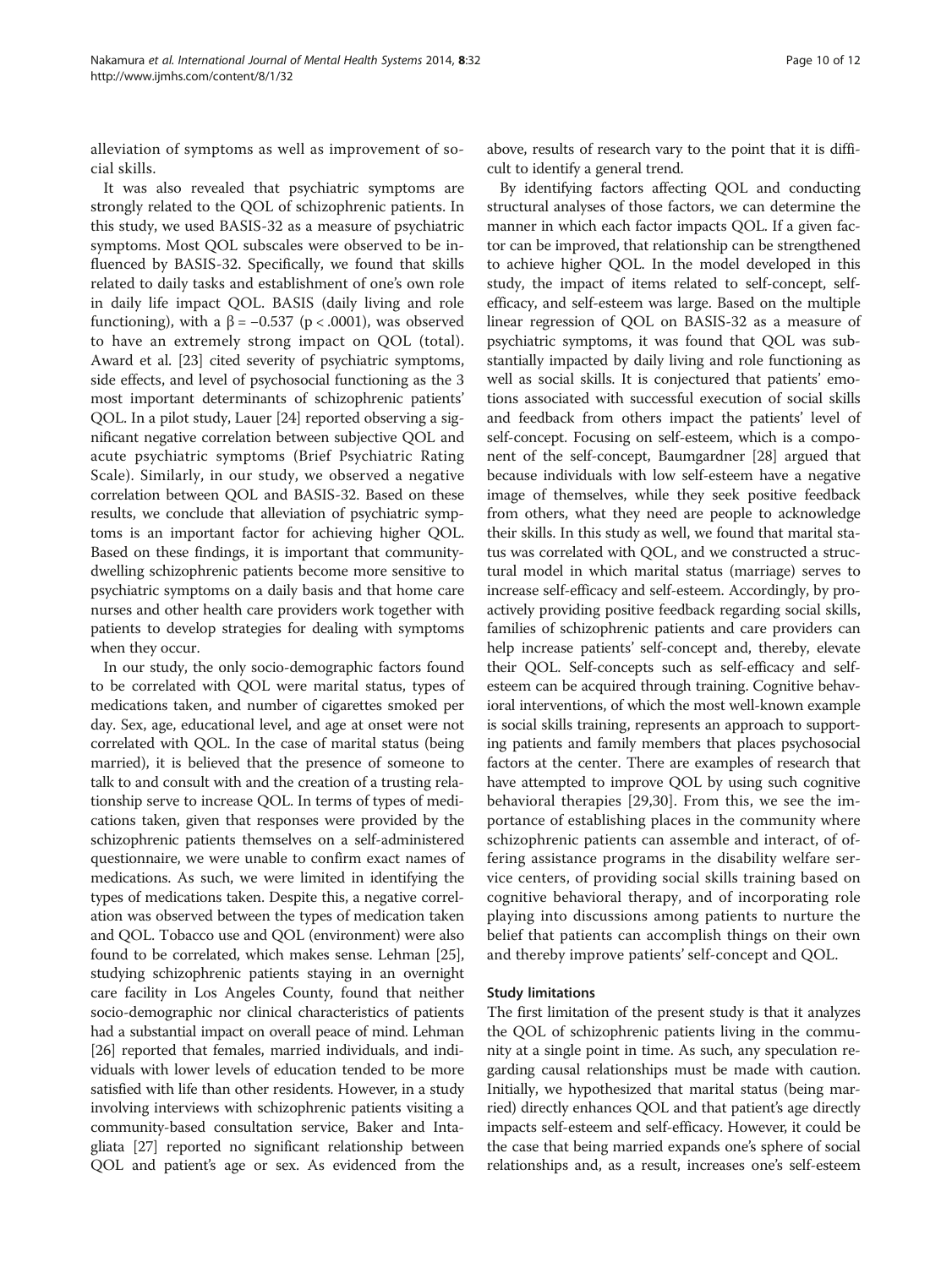<span id="page-10-0"></span>and self-efficacy. By carefully examining each circumstance in this manner, we can explore the mechanisms by which the factor contributes to QOL. It is necessary to conduct a follow-up survey related to the patients' QOL in the future. The second limitation is related to the fact that data for this research were collected via a questionnaire survey. In questionnaire surveys, respondents' choices for responses are limited. Structured interviews would enable researchers to hear and analyze the subjects' true voices. While such interviews are labor-intensive, they would allow researchers to think about QOL based on a broader range of factors including family, psychiatric treatment, the future, and employment. Based on the results of this study, we plan to continue analyzing factors contributing to QOL.

#### Conclusions

The factors observed to influence QOL included selfefficacy and self-esteem, 2 components of self-concept, as well as a complex interweaving of factors such as psychiatric symptoms, type of medication, patient's age, and marital status. Self-efficacy was found to have an especially strong and direct impact on QOL. As such, it is important to provide more positive feedback to patients, provide social skills training based on cognitive behavioral therapy, and engage patients in role playing to improve self-efficacy and self-concept.

#### Competing interests

The authors declare that they have no competing interests.

#### Authors' contributions

HN, NW, and EM conceptualized the rationale and design of the study. EM advised HN about data management for SPSS. HN, NW, and EM conducted statistical analyses and drafted the manuscript. All authors read and approved the final manuscript.

#### Acknowledgments

We would like to express our heartfelt appreciation for all the patients who cooperated with this study.

This study was supported by a research grant from Chiba Prefectural University of Health Sciences. The authors have no conflicts of interest to declare.

#### Author details

<sup>1</sup>Section of Liaison Psychiatry and Palliative Medicine, Graduate School of Medical and Dental Sciences, Tokyo Medical and Dental University, 1-5-45 Yushima, Bunkyo-ku, Tokyo 113-8519, Japan. <sup>2</sup>Faculty of Nursing, Department of Nursing, Josai International University, 283-8555 1 Gumyo, Togane-City, Chiba, Japan. <sup>3</sup>lbaraki Prefectural University of Health Sciences, 4669-2 Ami, Ami-machi, 300-0394 Inashiki-gun, Ibaraki, Japan.

#### Received: 17 May 2014 Accepted: 17 July 2014 Published: 25 July 2014

#### References

Gate L, Vazquez-Barquero JL, Borra C, Ballesteros J, Schene A, Welcher B, Thornicroft G, Becker T, Ruggeri M, Herran A, The Epsilon Study Group: Quality of life in patients with schizophrenia in five European countries: The EPSILON study. Acta Psychiatr Scand 2002, 105:283–292.

- 2. Fitzgerald PB, De Castella AR, Filia K, Collins J, Brewer K, Willams CL, Davay P, Kulkarni J: A longitudinal study of patient- and observer-rated quality of life in schizophrenia. Psychiatry Res 2003, 119(1):55–62.
- 3. Ritsner M: Predicting changes in domain specific quality of life of schizophrenia patients. J Nerv Ment Dis 2003, 191(5):287-294.
- 4. Huppert JD, Weiss KA, Lim R, Pratt S, Smith TE: **Quality of life in** schizophrenia: contributions of anxiety and depression. Schizophr Res 2001, 51(2):171–180.
- 5. Isoishi E, Mishina H, Sugimoto H, Suzuki M: Evaluation of subjective quality of life for psychiatric day care users: Using WHO/QOL-26. J Iwamizawa Munic Gen Hosp 2001, 26:47–53 (in Japanese).
- 6. Suzuki Y, Yoshimura Y, Hisamura M, Miyaoka H: Quality of life of schizophrenic patients: An examination using "Difficulty Score" as an index. Kitasato Med 2001, 31:309–318 (in Japanese).
- 7. Kadoya K: Development of life satisfaction scale for evaluating the quality of life of patients with mental illness. J Kyoto Prefect Univ Med 1995, 104:1413–1424 (in Japanese).
- 8. Rosenberg M: Society and the adolescent self-image. Princeton, NJ: Princeton Univ Press; 1965.
- 9. Sakano Y, Tohjoh M: The general self-efficacy scale (GSES): Scale development and validation. Jpn J Behav Ther 1986, 12(1):73-82 (in Japanese).
- 10. Bandura A: Self-efficacy: Toward a unifying theory of behavioral change. Psychological Rev 1977, 84:191–215.
- 11. Horie Y: A Japanese version of the Health Locus of Control Scales. Jpn J Health Psychol 1991, 4(1):1-7 (in Japanese).
- 12. Rotter JB: Generalized expectancies for internal versus external control of reinforcement. Psychol Monographs 1966, 609:80–94.
- 13. Walston BS, Walston KA, Kaplan GD, Maides S: Development and validation of Health Locus of Control (HLC) Scale. J Consult Clin 1976, 44:580–585.
- 14. Eisen SV, Dill DL, Grob MC: Reliability and validity of a brief patient-report instrument for psychiatric outcome evaluation. Hosp Commun Psychiatry 1994, 45:242–247.
- 15. Schermelleh-Engel K, Moosbrugger H, Muller H: Evaluating the fit of structural equation models: tests of significance and descriptive goodness-of fit measures. MPR Online 2003, 8:23–74.
- 16. Skantze K, Malm U, Dencker SJ, May PR: Quality of life in schizophrenia. Nord Psykiatr Tidsskr 1990, 44:71–75.
- 17. Skantze K, Malm U, Dencker SJ, May PR, Corrigan P: Comparison of quality of life with standard of living in schizophrenic outpatients. Brit J Psychiatry 1992, 161:797–801.
- 18. Link BG, Cullen FT, Frank J, Wozniak J: The social rejection of former mental patients. Understanding why labels matter. Am J Soc 1987, 92:141–150.
- 19. Watson AC, Corrigan P, Larson JE, Sells M: Self-stigma in people with mental illness. Schizophr Bull 2007, 33:1312–1318.
- 20. Rosenfield S: Factors contributing to the subjective quality of life of the chronic mentally ill. J Health Soc Behav 1992, 33:299–315.
- 21. Kunikata H, Mino Y, Nakajima K: Quality of life of schizophrenic patients living in the community. The relationship with personal characteristics, objective indicators and self-esteem. Psychiatry Clin Neurosci 2005, 59(2):163–169.
- 22. Ruggeri M, Warner R, Bisoffi G, Fontecedro L: Subjective and objective dimensions of quality of life in psychiatric patients: a factor analytical approach. Brit J Psychiatry 2001, 178:268–275.
- Award AG, Voruganti LNP, Heslegrave RJ: A conceptual model of quality of life in schizophrenia. Qual Life Res 1997, 6:21-26.
- 24. Lauer G: The quality of life issue in chronic mental illness. In Psychology and Promotion of Health. Edited by Dauwalder JP. Seattle: Hogrefe & Huber; 1994:28–34.
- 25. Lehman AF: The well-being of chronic mental patients. Assessing their quality of life. Arch Gen Psychiatry 1983, 40:369–373.
- 26. Lehman AF: The effects of psychiatric symptoms on quality of life assessments among the chronically mentally ill. Eval Prog Planning 1983, 6:143–151.
- 27. Baker F, Intagliata J: Quality of life in the evaluation of community support systems. Eval Prog Planning 1982, 5:69-79.
- 28. Baumgardner AH, Kaufman CM, Levy PE: Regulating affect interpersonally: When low esteem leads to greater enhancement. J Personality Soc Psychol 1989, 56(6):907–921.